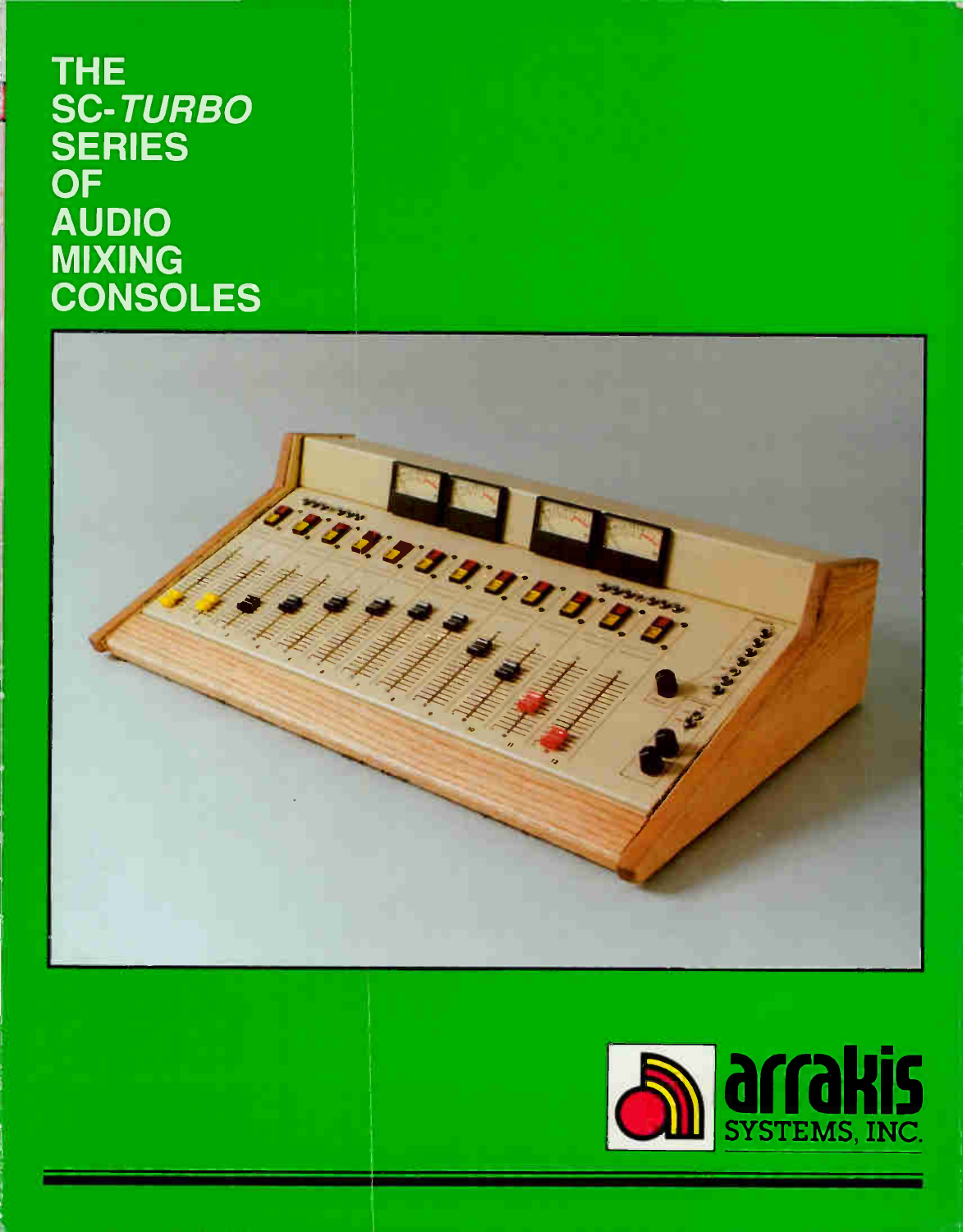![](_page_1_Picture_0.jpeg)

2000 Series console displayed in Arrakis Modulux furniture.

## THE SC-TURBO **SERIES** OF AUDIO MIXING **CONSOLES**

![](_page_1_Picture_3.jpeg)

he SC SERIES family of audio consoles is the most popular line of consoles sold in America today. With six models from 6 to 12 channels, rotary or slide faders, the SC series superbly fits applications from 'ON AIR', to the newsroom, to production.

### Easy to Use

This line of consoles was specifically designed for broadcast use. The front panel layout of faders and switches is spacious and clearly laid out. The console features remote starts. A built-in telephone mix minus bus interfaces to the telephone hybrid without requiring the operator to perform any special switching. He simply turns the phone channel on.

With 6 different models in the series, the entire radio station can use an SC Series console from 'ON AIR', to production, to News. This flexibility reduces training time, makes for fewer costly 'ON AIR' mistakes, speeds production, and dramatically smooths and improves overall station operation.

#### Attractive and Rugged

The SC Series console line is as rugged and reliable as it is attractive. The console is constructed of heavy, hardened aluminum panels. Three large motherboards located in the bottom of the chassis contain all active audio electronics. This virtually eliminates handwiring. The power supply is external, rack mounted, and protected in all models except the 150SC where it is internal. Solid oak trim accents the clean lines and earthtone colors of this rugged and reliable console.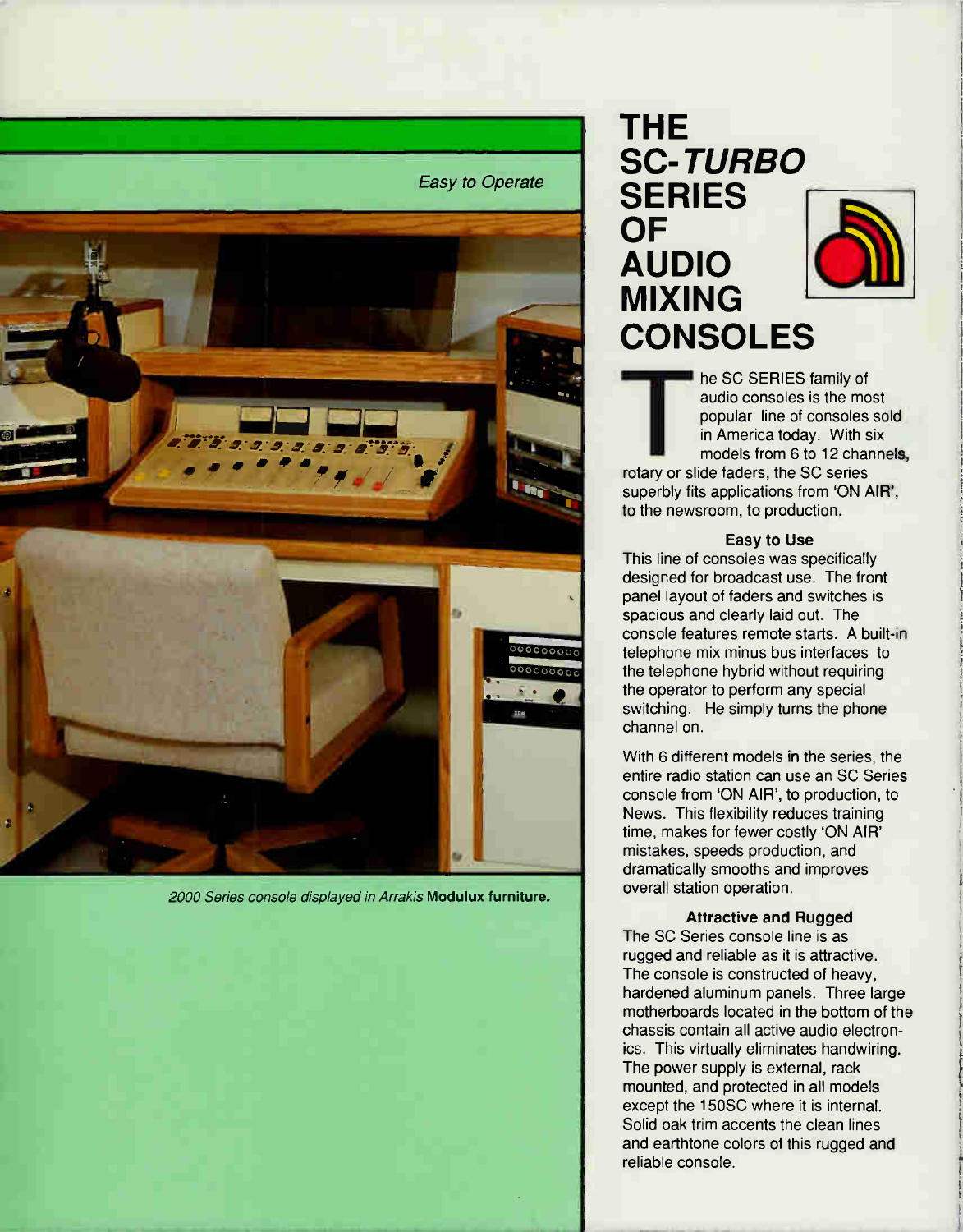![](_page_2_Picture_0.jpeg)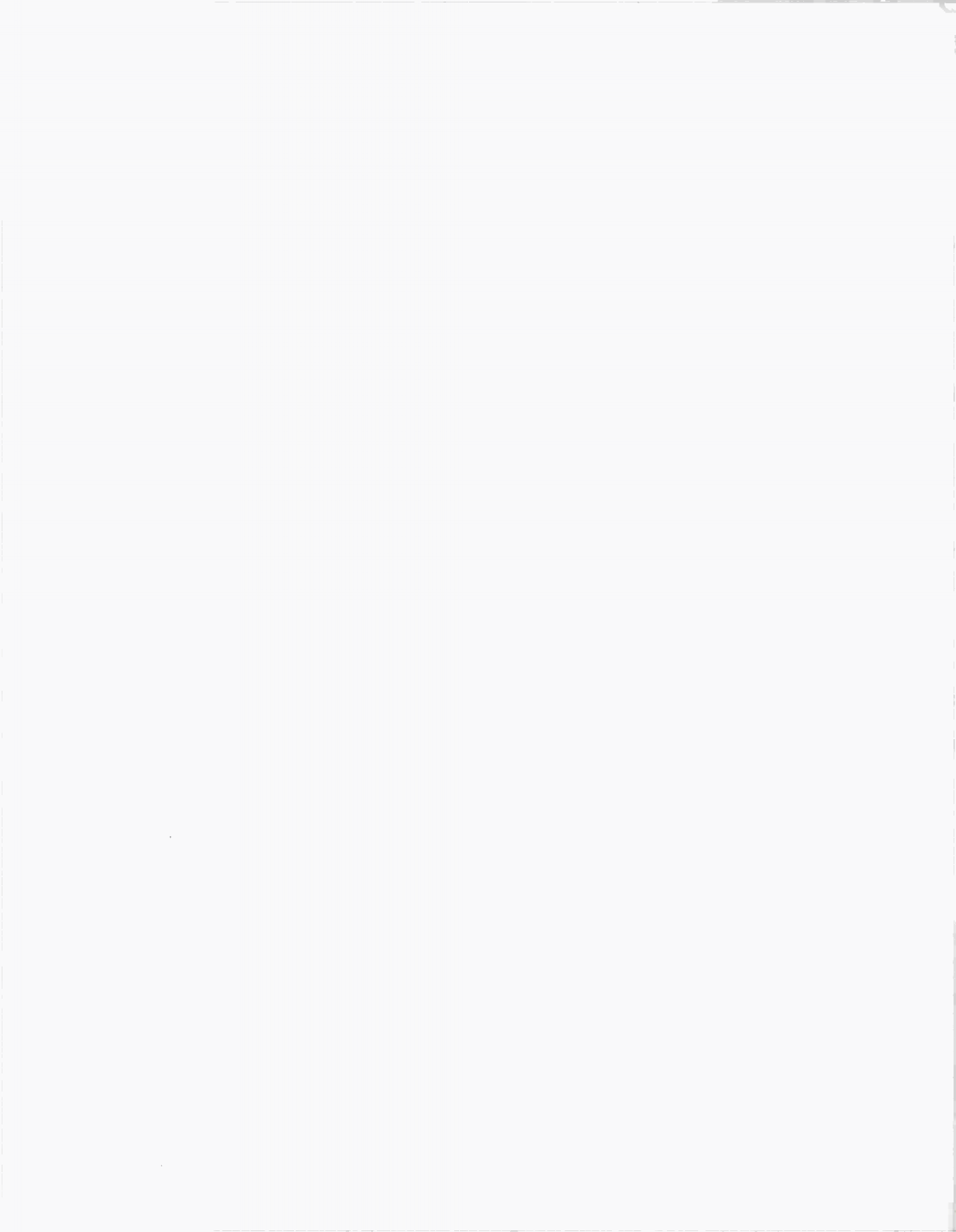# SC SERIES CONSOLE

 $\sim$   $\sim$ 

## **PRICE LIST EFFECTIVE OCTOBER 1, 1989**

|                                    | <b>DESCRIPTION</b>                                                                   | \$ each        |
|------------------------------------|--------------------------------------------------------------------------------------|----------------|
|                                    | 150SC-SIX CHANNEL AUDIO CONSOLE-18 inputs,                                           |                |
|                                    | program output, rotary faders                                                        |                |
| 150SCT-6M                          | <br>(MONO)                                                                           | \$2395         |
| <b>150SCT-6S</b>                   | (STEREO)                                                                             | \$2495         |
|                                    | 250SC-SIX CHANNEL RACK MOUNTED AUDIO CONSOLE-18                                      |                |
|                                    | inputs, program and audition outputs, rotary faders                                  |                |
| 250SCT-6M                          | ------------------------------------<br>(MONO)                                       | \$2895         |
| <b>250SCT-6S</b>                   | (STEREO)                                                                             | \$2995         |
|                                    | 500SC- EIGHT CHANNEL AUDIO CONSOLE- rotary faders, 22 inputs,                        |                |
|                                    | program and audition outputs,                                                        |                |
| 500SCT-8M                          |                                                                                      |                |
|                                    | (MONO)                                                                               | \$3495         |
| 500SCT-8S                          | (STEREO)                                                                             | \$3595         |
|                                    | 1500SC- EIGHT CHANNEL AUDIO CONSOLE- Penny and Giles slide faders.                   |                |
|                                    | 22 inputs, program and audition outputs                                              |                |
| 1500SCT-8M                         |                                                                                      | \$4395         |
| <b>1500SCT-8S</b>                  | (STEREO)                                                                             | \$4495         |
|                                    | 2000SC- TWELVE CHANNEL AUDIO CONSOLE-24 inputs, program                              |                |
|                                    | and audition outputs, Penny and Giles slide faders                                   |                |
| 2000SCT-12M                        | (MONO)                                                                               | \$4895         |
| 2000SCT-12S                        | (STEREO)                                                                             | \$4995         |
|                                    | 2100SC- TWELVE CHANNEL AUDIO CONSOLE (with 2 inputs per channel)                     |                |
|                                    | 34 inputs, program and audition outputs, Penny and Giles slide faders                |                |
| 2100SCT-12M                        | (MONO)                                                                               | \$5895         |
| 2100SCT-12S                        | ------------------<br>(STEREO)                                                       | \$5995         |
|                                    | OPTION-DIGITAL CLOCK ESE (Models 150,500,                                            |                |
| $CLK-1$                            | --------------------<br>2000SCT only)                                                | \$349          |
| <b>TMR-1</b>                       | OPTION- DIGITAL UP-TIMER-ESE-60 minute                                               |                |
|                                    | (Models150,500,2000 ONLY) -----------------------------                              | \$349          |
|                                    | 5000 SERIES AUDIO CONSOLE                                                            |                |
| <b>MODEL</b>                       | <b>DESCRIPTION</b>                                                                   | \$ each        |
|                                    | 5000 SERIES-SIXTEEN CHANNEL MODULAR AUDIO CONSOLE                                    |                |
| 5000-MF                            | <b>MAINFRAME</b>                                                                     | \$3499         |
| PM <sub>1</sub>                    | ----------------------------<br>PREAMP MODULE 1-                                     | \$349          |
|                                    | -------------------------------<br>STUDIO MONITOR MODULE-                            | \$ 349         |
|                                    | <b>EQUALIZATION MODULE-</b>                                                          | \$349          |
| SM <sub>1</sub><br>EQ <sub>1</sub> |                                                                                      |                |
| RS1                                |                                                                                      |                |
| BK <sub>5</sub>                    | REMOTE SELECTOR MODULE-(1100A routing switcher w controller)<br><b>BLANK MODULE-</b> | \$1195<br>\$25 |

Arrakis Systems inc. -- 2619 Midpoint Drive, Fort Collins, CO. 80525 — (303) 224-2248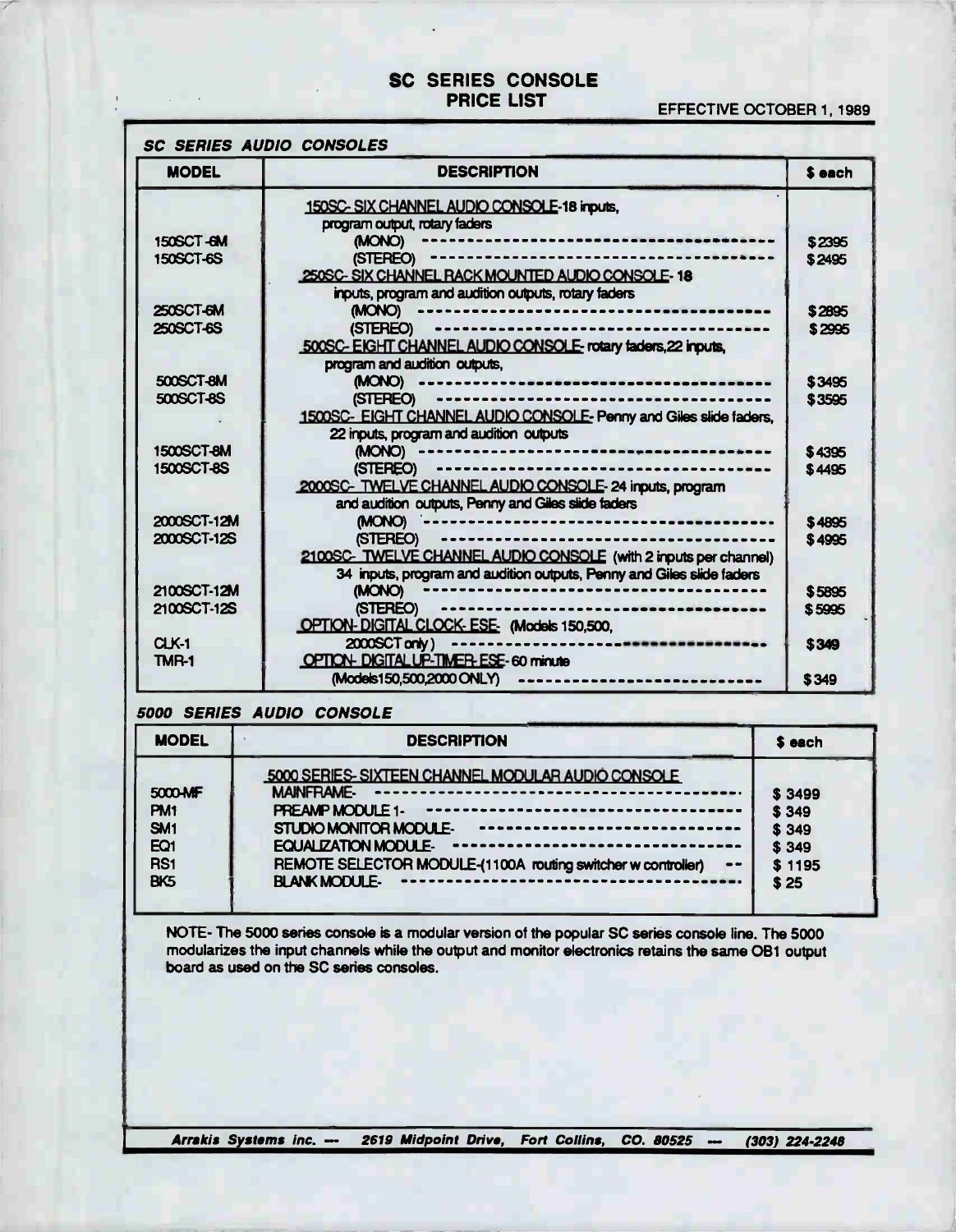## TURBO-sc SERIES SLIDE FADER CONSOLES

## **1500SCT**

FEATURES 8 Channels 2 Inputs per Channel 28 Inputs Total Program and Audition Outputs Mix-minus output for telephone interface Mono Mixdown output of Program and Audition Monitor, headphone, and cue amps built-in

A slide fader version of the popular 500SC, it is ideal for Newsrooms, production rooms, and 'On Air' applications.

1500SCT- 8M Mono version 1500SCT- 8S Stereo version

## 2000SCT

FEATURES-12 Channels 1 Input per Channel 24 Inputs Total (w two 7 input remote selectors) Program and Audition Outputs Mix-minus output for telephone interface Mono Mixdown output of Program and Audition Monitor, headphone and cue amps built-in

With only a single input per channel, the 2000SC is perfect for major applications where simplified, error-free operation is important.

2000SCT- 12M Mono version 2000SCT- 12S Stereo version

## 2100SCT

FEATURES

12 Channels 2 Inputs per Channel 34 Inputs Total Program and Audition Outputs Mix-minus output for telephone interface Mono Mixdown output of Program and Audition Monitor, headphone, and cue amps built-in

With a full 12 channels and a myriad of features, this console is designed specifically for major broadcast applications.

2100SCT- 12M Mono version 2100SCT- 12S Stereo version

![](_page_4_Picture_15.jpeg)

MODEL - 2100SCT

![](_page_4_Picture_17.jpeg)

MODEL - 1500SCT

![](_page_4_Picture_19.jpeg)

MODEL - 2000SCT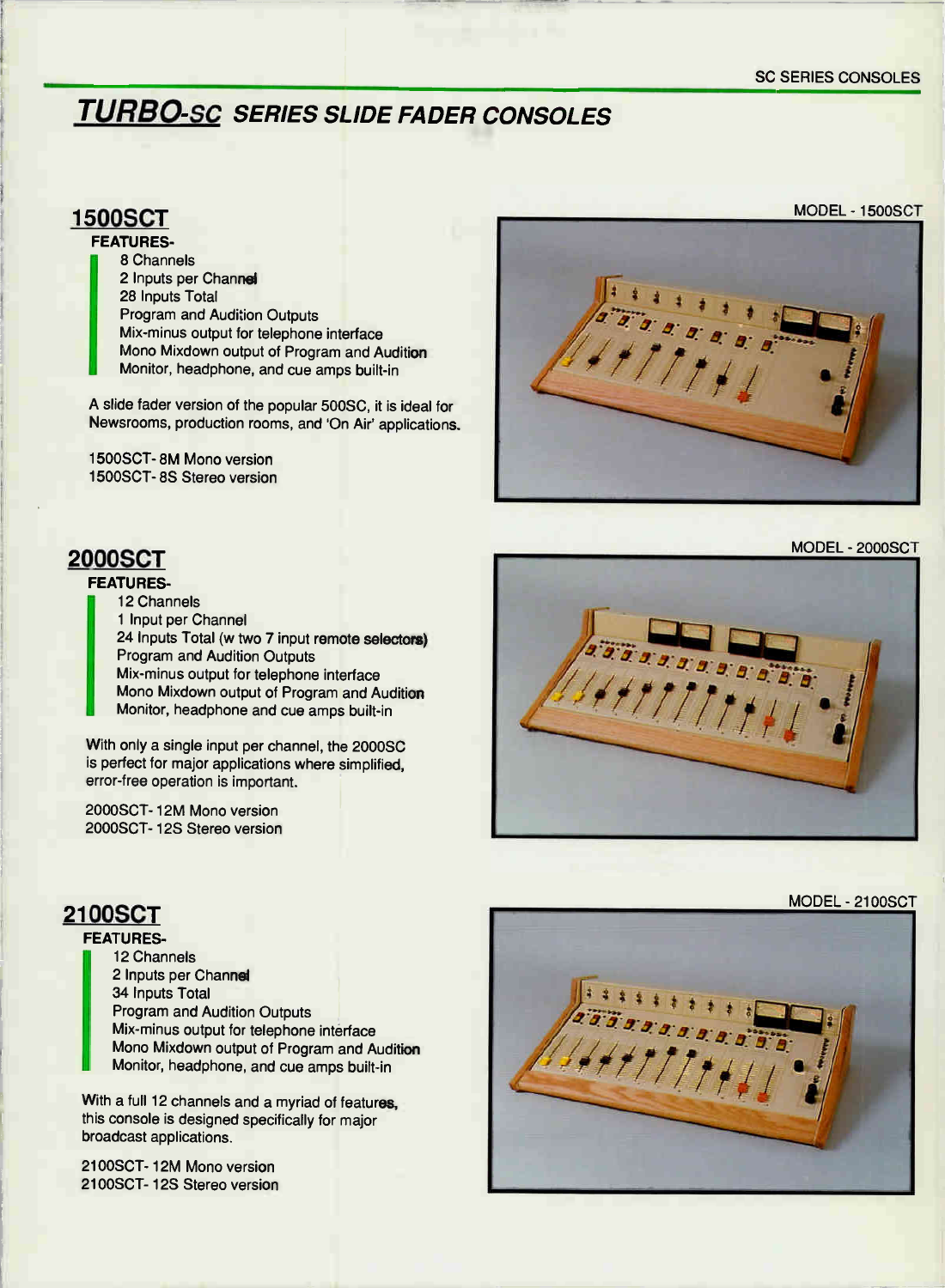#### Field Proven Reliability

For the ultimate in performance and reliability, the SC series console line is almost entirely DC controlled through the use of VCA's and electronic switching. There is no audio on any of the rotary pots, slide faders, or audio input and output switches. This dramatically improves reliability and eliminates the audible byproducts of scratchy pots and switches. Further, the SC series uses only premium grade parts throughout. Such names as ITT Schadow switches, Penny and Giles slide faders, and SIFAM VU meters

#### Functional and Attractive

![](_page_5_Picture_3.jpeg)

assure quality performance and long life. The SC series of audio consoles have been field proven to be reliable, RF resistant, and rugged after tens of thousands of hours of use throughout the nation and the world.

#### Easy to install and service

To ease installation and service, the console front panel hinges up and back to entirely expose the interior of the console. This reveals the three large motherboards, in the bottom of the console, which contain all active audio circuits and console input-output terminal strips. All IC's are socketed and easily accessed for replacement. Wiring is to Electrovert terminal strips that simply require you to strip the wire and insert it into a hole in the strip. A screwdriver then crimps the wire firmly into the connector. Replacement of a motherboard takes only 6 captive

#### Easy to Install and Service

![](_page_5_Picture_8.jpeg)

screws and a few minutes. All PC board interconnections are gold plated. Attention to detail makes the SC series console flexible and friendly in a real broadcast environment.

#### TURBO-IZED

In 1988, the seven year old SC series went Turbo. An internal redesign added features, improved performance, simplified installation, and improved documentation while remaining plug-in compatible with earlier revisions.

The reasons that the SC Series is the most popular console sold today in radio are simplicity itself; simple to install—simple to use—simple to service. Added to the simplicity are rugged reliability, performance, features, and price. These factors add up to make the SC series unique among audio broadcast consoles today.

![](_page_5_Picture_13.jpeg)

Rack Mounted Power Supply

### FEATURES

#### O 6 Models

- Li Active balanced Inputs and Outputs for high performance
- U VCA's remove audio from all pots O DC Switching removes audio from switches
- O Solid Oak end panels & armrests
- O Mono mixdowns for Program and Audition standard
- **D** Mix-minus bus for interface to phone hybrids standard
- CI 10 watt per channel monitor amp
- GI 2 watt per channel earphone and cue amps
- **Q** Stereo cue system
- O VU Meters -taut band, buffered and adjustable
- GI Remote Start (all models except 150SC)
- O Muting- Jumper selectable for any 'A' input
- O Muting Relay -3PDT built-in
- $\Box$  Two year warranty

#### NEW TURBO FEATURES

- **Q** Prefader Patch jumpers on all 'A' inputs
- **Q** Rack mounted external power supply
- **Q** Undedicated mic preamp for customer options
- D Digital clock and timer (optional for 150, 500, 2000)
- **Q** Remote select switchesconnectorized for ease of install
- **D** External monitor inputsconnectorized and buffered
- **O** 500SC, 1500, 2100 mute on 'A' input only so that 'B' inputs can be line level
- O All rotary fader boards feature NEW conductive plastic faders with stainless steel shafts and bushings
- Q New improved hardened paint
- O New improved manuals with expanded documentation
- **Li** Turbo-ized performance Lower distortion Lower crosstalk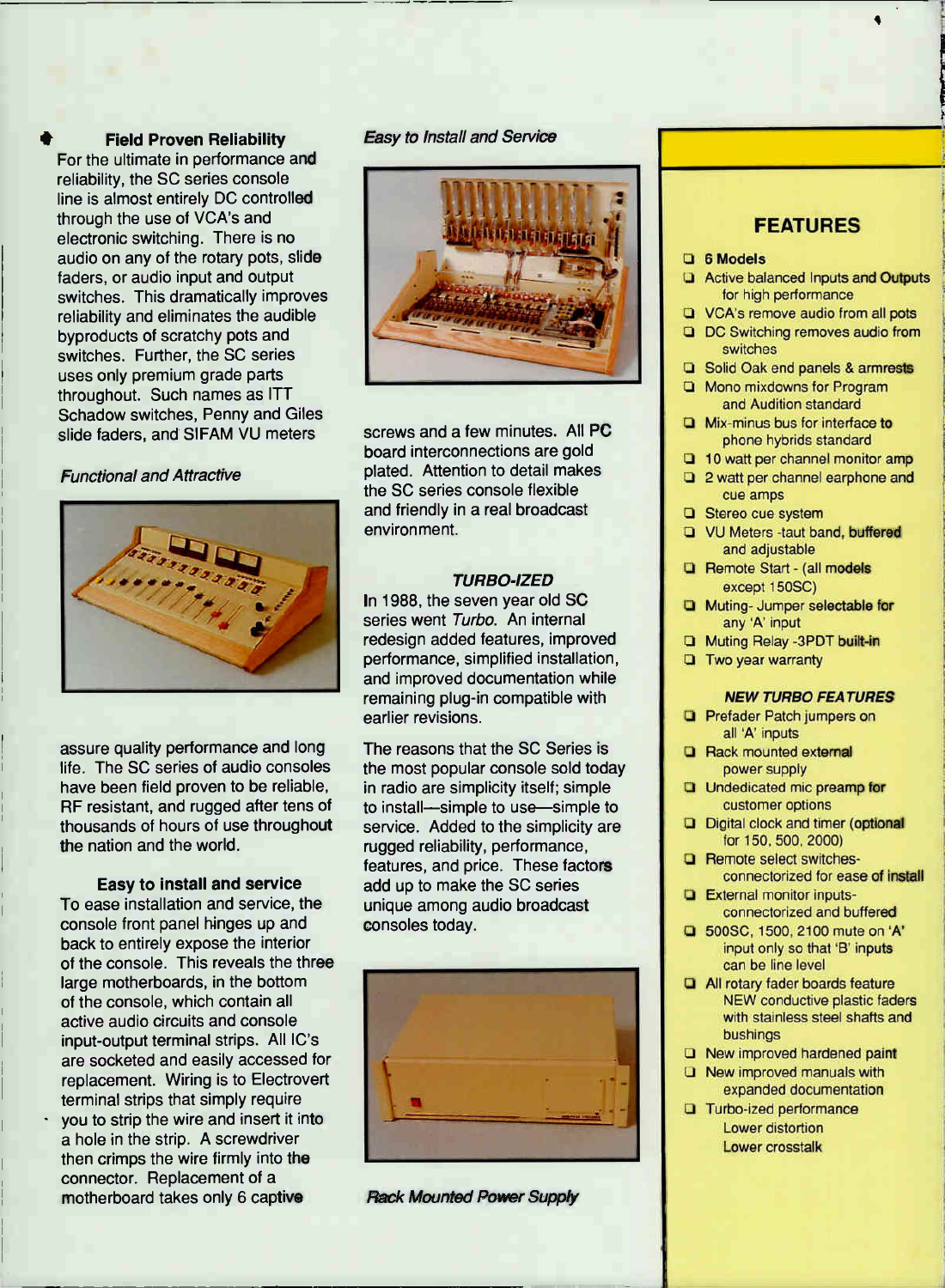## TURBO-sc SERIES ROTARY FADER CONSOLES

## 150SCT

FEATURES-

6 Channels 2 Inputs per Channel 18 Inputs Total Program Output Mix-minus output for telephone interface Mono Mixdown output of Program Monitor, headphone, and cue amps built-in Totally self-contained w built-in power supply

Ideal for Newsrooms, production rooms, and small 'On AIR' applications.

150SCT-6M Mono version 150SCT-6S Stereo version

## 250SCT

FEATURES-6 Channels 2 Inputs per Channel 18 Inputs Total Program and Audition Outputs Mix-minus output for telephone interface Mono Mixdown output of Program and Audition Headphone and cue amps built-in Rack Mounted (3RU)

Perfect for rack mounted applications in Newsrooms, production rooms, small 'On AIR' , and mobile applications.

250SCT-6M Mono version 250SCT-6S Stereo version

## 500SCT

### FEATURES

8 Channels 2 Inputs per Channel 22 Inputs Total Program and Audition Outputs Mix-minus output for telephone interface Mono Mixdown output of Program and Audition Monitor, headphone, and cue amps built-in

Designed specifically for mid-sized broadcast applications requiring a full-featured 8 channel console.

500SCT-8M Mono version 500SCT-8S Stereo version

![](_page_6_Picture_16.jpeg)

MODEL - 500SCT

![](_page_6_Picture_18.jpeg)

MODEL - 150SCT

![](_page_6_Picture_20.jpeg)

MODEL - 250SCT